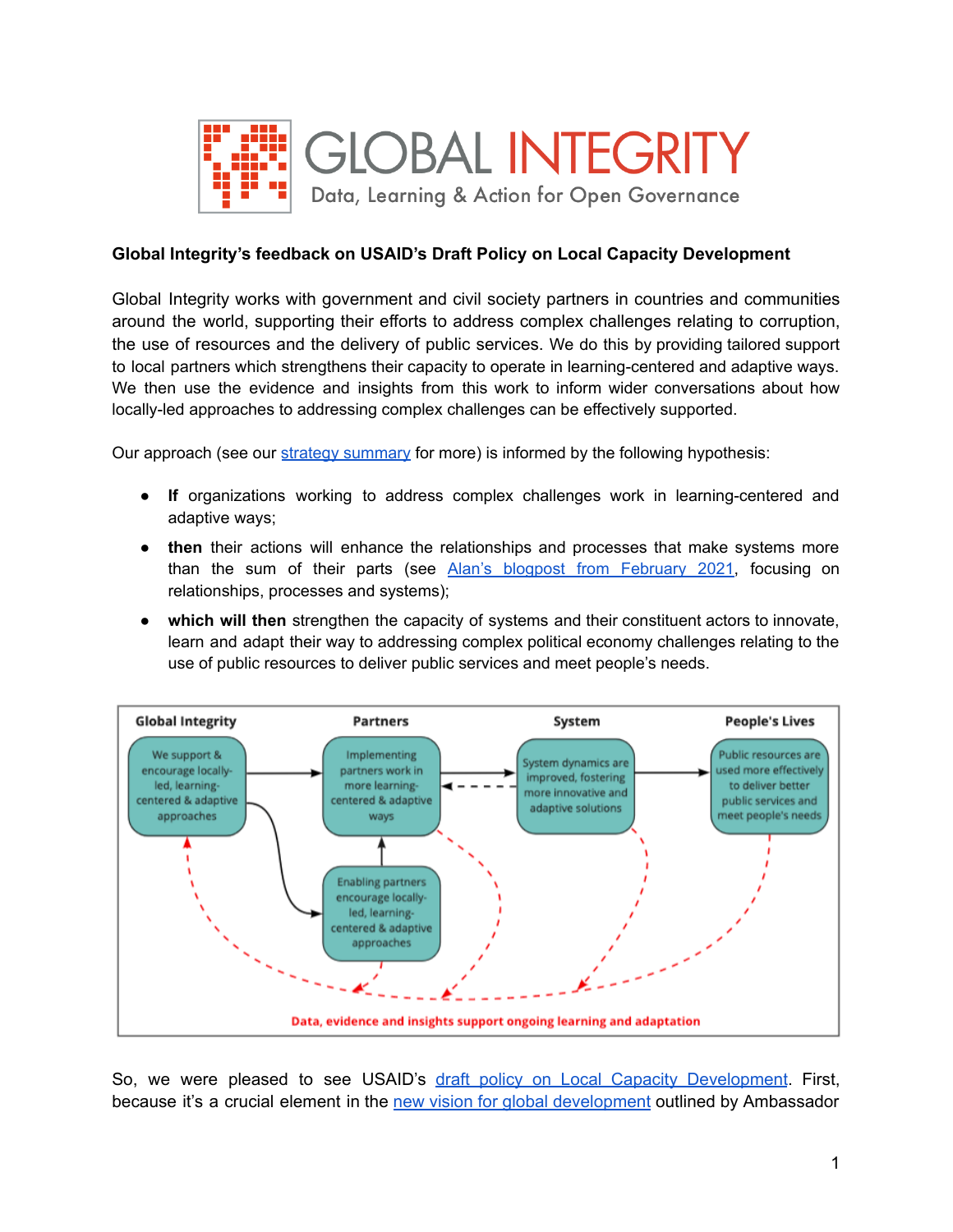Power in November 2021, and second because it's reassuring for us to see a player such as USAID take an approach that resonates so clearly with ours!

### **What we appreciated**

#### *Vision and approach*

The draft policy sets out a bold, clear and thoughtful vision, and common approach to the development of local capacity, which will be applied and adapted across the wide variety of sectors, contexts and countries where USAID works. In addition to setting out the vision, the draft policy explains what this will mean programmatically, outlines the principles which will guide the policy's implementation, and establishes a process to ensure that local capacity development gains and retains a central place in USAID's ways of working.

We appreciated in particular the following elements of the vision and programmatic approach.

- **Local capacity and sustainable development.** The clear statement that "Local capacity development is the cornerstone of sustainable development, which depends on local actors designing and leading efforts to improve their communities" (p.2).
- **Capacity, systems, outcomes.** The emphasis that local capacity development matters because it can improve the performance of the systems that generate outcomes (see the definition of "Local Capacity Development" on p.4).
- **Actors, relationships, systems.** The recognition that while the capacity of actors to design and implement solutions is important, relationships amongst actors, and the systems they constitute, are a crucial part of the picture (see the definition of "Capacity" on p.4, and the mention of "relational capacities" on p.26).
- **Beyond blueprints.** The commitment to move beyond unsuccessful blueprint approaches to capacity development that have often neglected existing local capacities, in favor of emerging approaches that center on systems thinking, participatory approaches and collective capacity (pp.4-5).
- **● Tailoring assistance.** The importance USAID places on understanding its unique and varying role within local systems, and its comparative advantages in those systems, in order to tailor its support effectively to meet the needs of local partners (p.10).
- **Learning and adaptation**. The emphasis not solely on the capacity of actors and systems to perform in the current context, but also their capacity to learn and adapt so that they can continue to respond effectively to new challenges in an evolving context (p.27).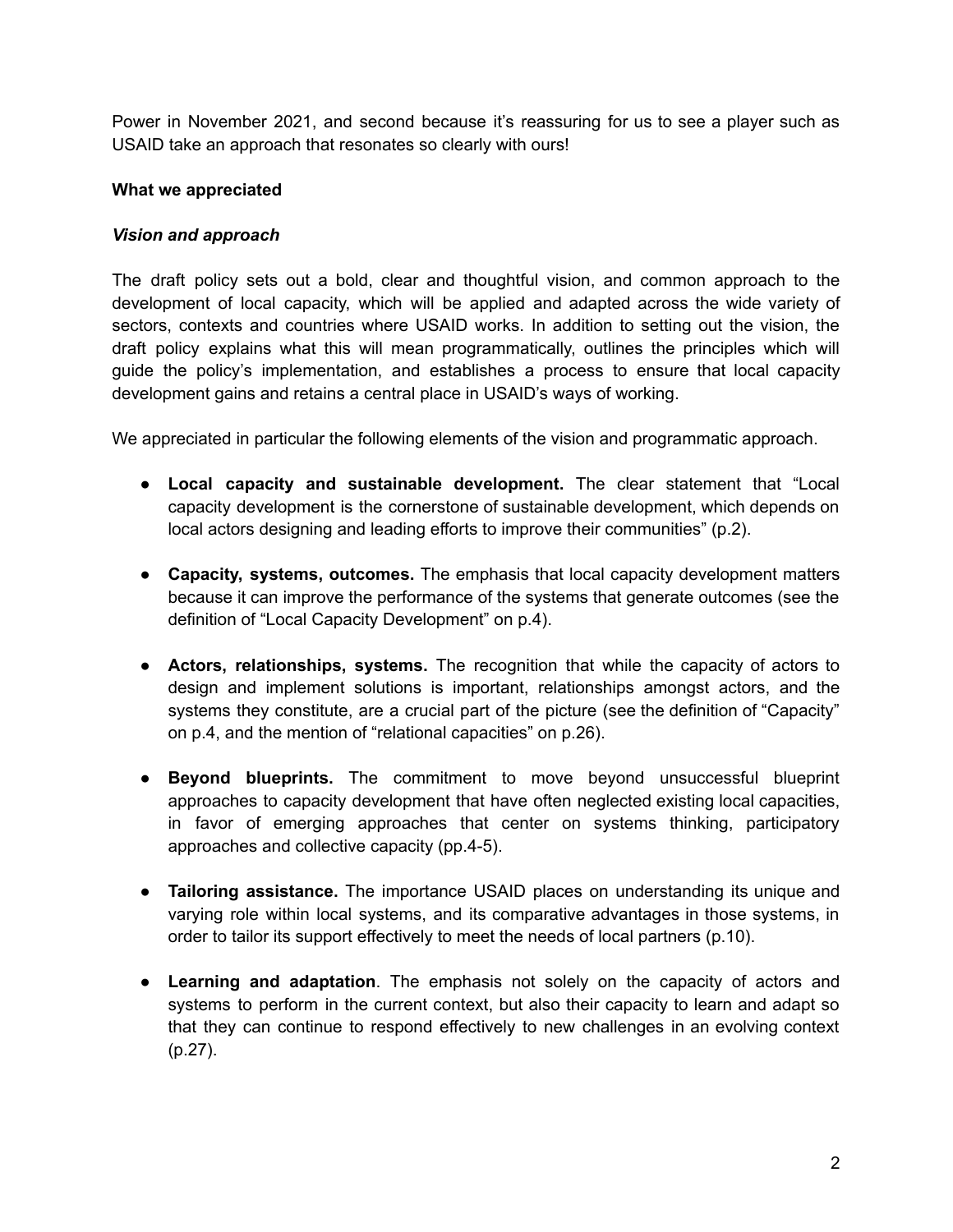**● Emergence and innovation.** The underscoring that programming must "enable desirable emergent future states by feeding the natural, bottom-up dynamics of emergence and innovation, rather than by imposing simple and mechanistic, cause and effect type solutions to current problems." (p.27).

# *Principles*

| <b>Seven Principles to Guide Local Capacity Development</b>                           |
|---------------------------------------------------------------------------------------|
| 1. Start with the local system                                                        |
| Develop diverse capacities through diverse approaches<br>2.                           |
| 3. Align capacity development with local priorities                                   |
| 4. Appreciate and build on existing capacities                                        |
| Be mindful and mitigate the unintended consequences of our capacity development<br>5. |
| 6. Practice mutuality with local actors                                               |
| Measure performance improvement in collaboration with local actors<br>7.              |

We also appreciated the principles that will guide the implementation of the policy across sectors, contexts, and countries. The following things particularly caught our eye in this section:

- **Listening to the system** is a great place to start (see our full 2020 strategy on [Listening,](https://www.globalintegrity.org/2020/04/20/listening-learning-adapting-a-strategy-for-uncertain-times/) learning and adapting) with collaborative and inclusive sense-making an important part of that process (p.12).
- **Developing diverse capacities through diverse approaches** including accompanied learning by doing, peer-to-peer learning, relationship brokering and network weaving, was music to our ears (p.14).
- **● What USAID won't do.** The commitments to not default to training and standard packages, nor to focus on achieving pre-defined end states were welcome (p.14 and p.16).
- **● The locus of learning:** The emphasis on moving the locus of learning closer to local stakeholders "to bolster local capacity development and support locally led learning and adaptation" was valuable (p.19 - see also Alan's 2017 piece on [Learning](https://www.globalintegrity.org/2017/12/05/learning-and-power-or-whose-learning-and-adaptation-counts/) and power: Whose learning and [adaptation](https://www.globalintegrity.org/2017/12/05/learning-and-power-or-whose-learning-and-adaptation-counts/) counts?).
- **● Monitoring what matters.** The careful thought given to questions of monitoring, evaluation and learning; the focus on demonstrable changes in performance, with output indicators no substitute for outcome-level measurement (p.20); and the emphasis on the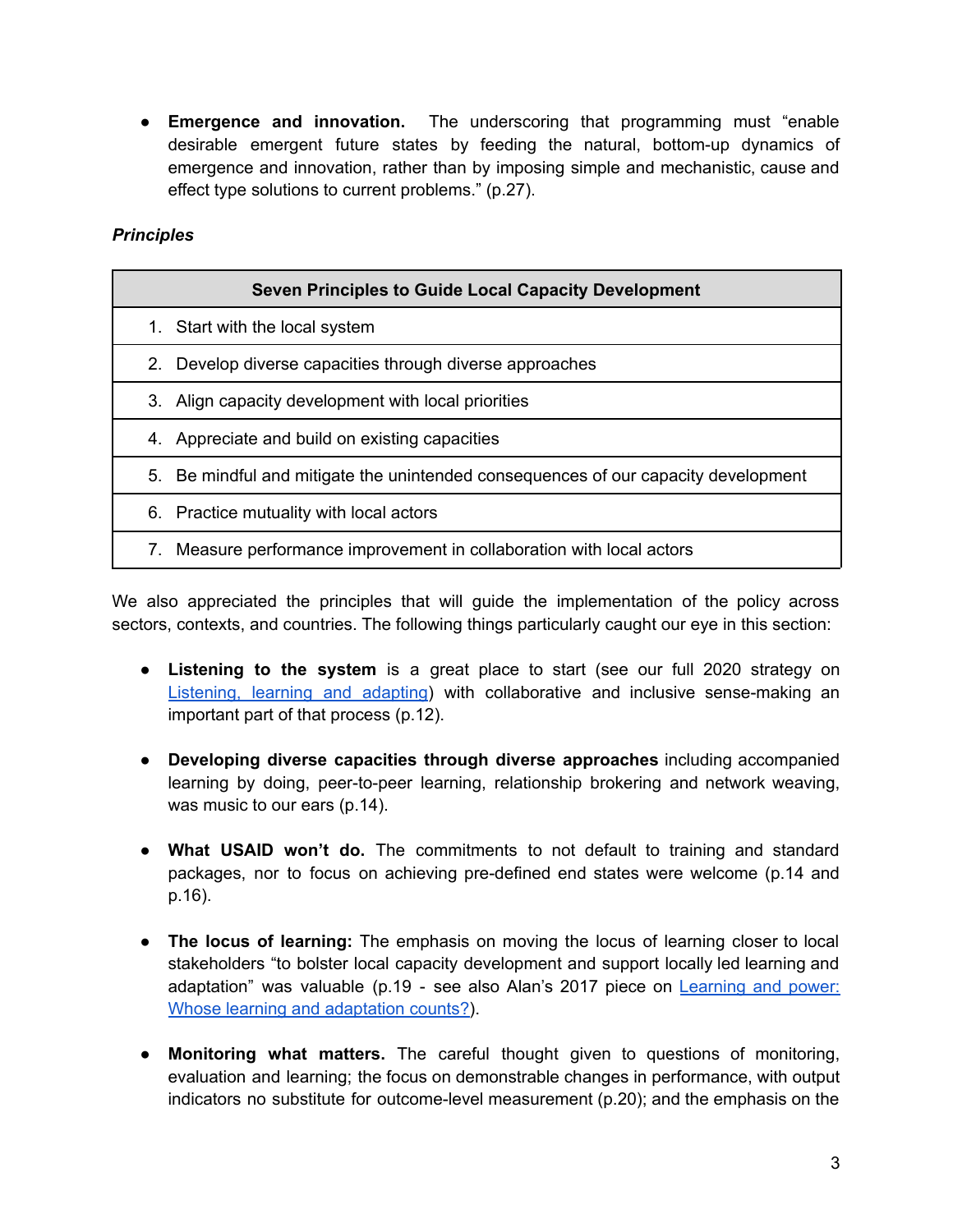the importance of analyzing and understanding the flow from capacity development of local actors, through the performance of systems, to the outcomes achieved, rather than just the bits of the process that might seem easier to measure and control (pp.20-21).

### **What we had questions about**

As you might expect from an organization whose approach has many similarities with USAID's draft policy on local capacity development, there was much that we appreciated. There were also some issues that we had questions about, or which we felt might merit greater attention, and which are very much part of our own explorations about how to support the emergence of locally-led approaches to addressing complex challenges and their political economy dynamics.

*Firstly, the emphasis on the "local".* The emphasis on local leadership in the design and implementation of solutions is something that we wholeheartedly endorse. People and organizations who experience development challenges first hand have an important perspective on those challenges and should be fully involved in efforts to address them. But as the draft policy notes "local systems" may reflect or cut across sub-national, national or regional geographies (p.8). That is, some of the actors whose actions contribute to a locally-experienced development challenge, and whose actions are needed for its solution, may not be geographically local as the use of " "local" ", with its own quotation marks, (p.8), somewhat confusingly acknowledges. For instance, stemming the loss of Nigerian resources to corruption may require banks in London and New York to be more selective as regards the clients they serve.

Put simply, causes and effects may have different geographies. The movement towards supporting locally-led development is very welcome, but we should guard against the responsibility for development being placed solely on the shoulders of geographically local actors. That would ignore the extra-local causes of development challenges, fail to engage actors who need to be part of the solution, and miss the opportunities that extra-local connections can bring. As Abigail Bellows, the Deputy Director, Policy for USAID's Anti-Corruption Task Force put it at the event we hosted on locally-led approaches to addressing corruption (event report [here](https://www.globalintegrity.org/2021/12/21/policy-journeys-and-power-shifts-unlocking-corruption-with-locally-led-solutions/)), effective approaches to addressing corruption will need to be "locally-led, but not locally-isolated".

*Second, the treatment of power.* The draft policy makes several mentions of power and power asymmetries. This is very welcome. Too many discussions of development sidestep the political economy dynamics that are often at the root of complex development challenges. However, we nonetheless found the way that power is treated somewhat unsatisfying, and felt that the recognition that capacity is not the same as having the power to drive change warranted additional exploration.

The draft policy notes that "strengthening the performance of a system often requires going beyond just capacity development and addressing other constraints through complementary interventions", and that we - USAID we assume? - may need to help to address harmful power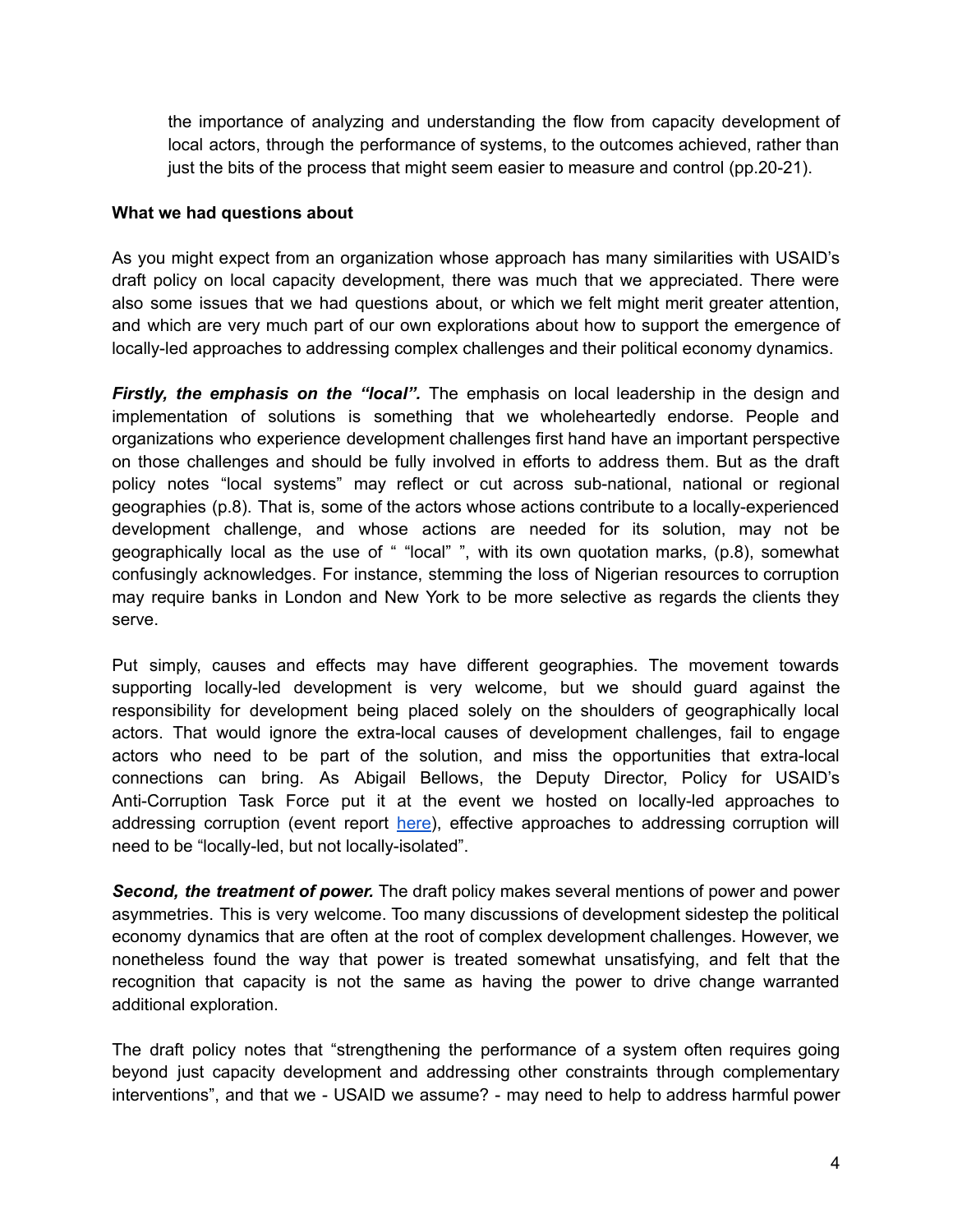dynamics or other incentives (p.9). But, while noting that thoughtful systems approaches can help to generate useful ideas, the draft policy stops short of saying how that might be done, or what it might look like.

It is perhaps expecting too much of a draft high-level policy to say much about what approaches might be taken to ensure that local capacity development can contribute to shifting a status quo that is supported by powerful actors. This in some ways is the billion dollar question; we often feel that it should be. But we would encourage USAID to focus additional attention on this question as the high level policy is translated into programs, perhaps with a learning agenda and community of practice to explore the various approaches that are being taken to shift political economy dynamics across different programs.

*Third, the lack of differentiation between simple and complex challenges.* We were somewhat surprised to see relatively little attention given to whether and how the sort of development challenge that local partners are keen to address might shape the sort of capacity development which USAID would provide. Different sorts of problems might, it seems fair to say, require different sorts of capacities.

Some problems are pretty simple, with clear and largely technical solutions that can be applied in different places and will easily gain the support of wide coalitions of actors. Other problems are much more complex, with many such challenges shaped by the dynamics of power and patterns of incentives, and solutions emerging only through cycles of action and learning that engage with the political economy drivers that hold such problems in place. This has implications for the sorts of capacity that will be needed to address challenges that range from the simple to the complex.

Again, this is perhaps something that will be covered as the policy, the approach, and the principles are applied in particular cases, countries and sectors, but a commitment to exploring this issue - again, perhaps as part of a community of practice, with a learning agenda - would be welcome even in the higher level policy.

# **Conclusion**

We are excited to see USAID's emerging approach to local capacity development. There's a lot to like, as well as some important areas for further exploration. We look forward in particular to seeing how the policy on local capacity development will be applied to support local actors' efforts to address complex challenges such as corruption, and its underlying political economy dynamics. This will, we are sure, prove to be very fertile ground for exploring the value, and limits, of different approaches to developing the local capacities that are needed to support the emergence of effective solutions that are tailored to particular contexts, and that address the political economy dynamics which often hold bad governance in place.

Ambassador Power's reflections on International [Anti-Corruption](https://www.usaid.gov/news-information/press-releases/dec-9-2021-recognizing-international-anti-corruption-day) Day were hugely encouraging, emphasizing that the fight against corruption will only be successful if it is "guided by the